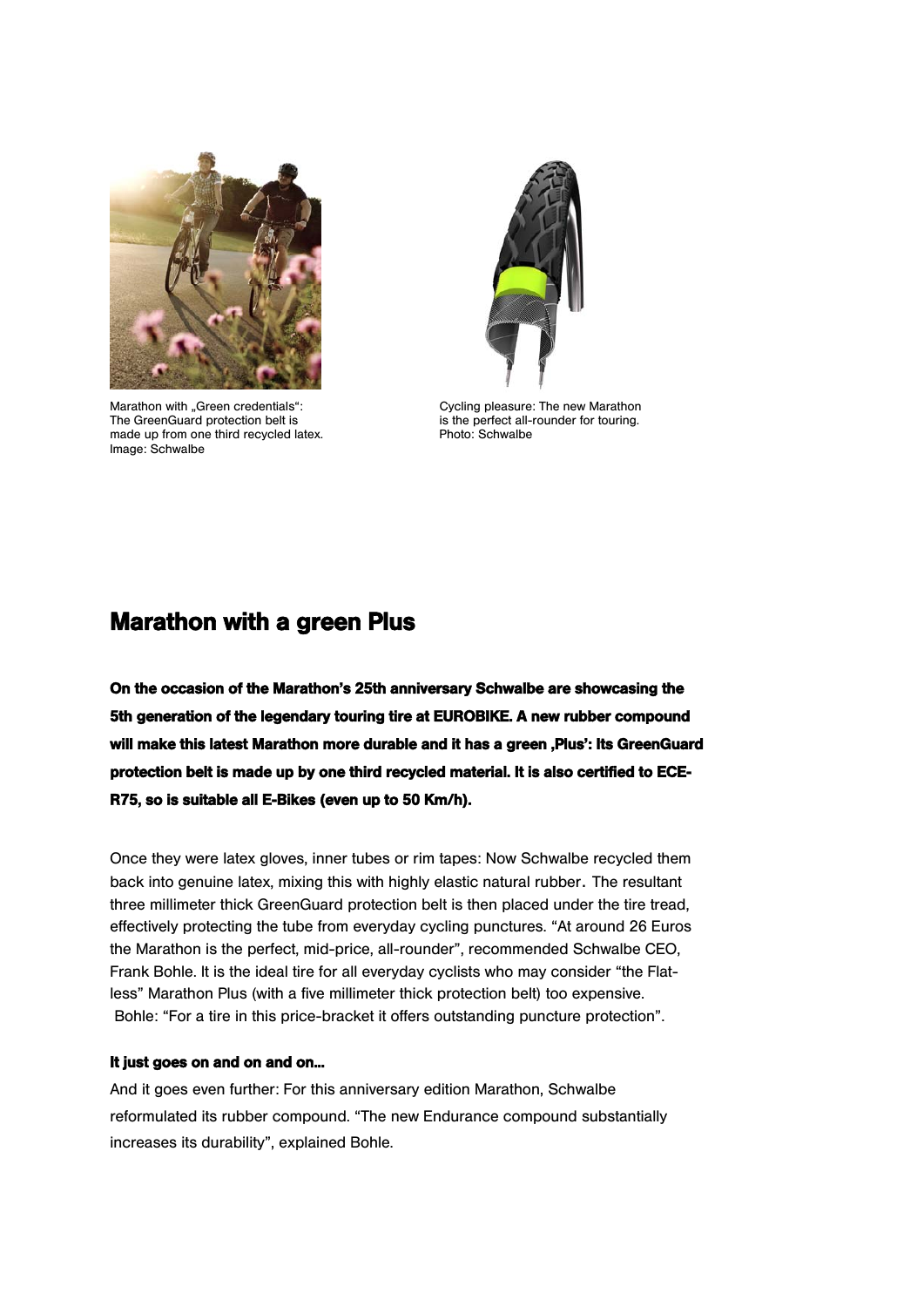In everyday life bicycle tires are frequently ridden with insufficient air pressure and thereby become overloaded. After this kind of "abuse" cracks can appear, so Schwalbe redesigned the sidewall. The tire will now tolerate this 'low inflation overloading' for much longer before ugly cracks eventually start to appear. In order to develop better resistance, Schwalbe technicians spent many hours performing harsh tests - poorly inflated tires, loaded with weights on a rolling-road, that artificially simulated unevenness over many thousand kilometers. "Anything that passes that test has to be good", assured Frank Bohle.

## Less flats on E-Bikes

In the bicycle market E-Bikes are currently a fast-growing segment, but these electrically power bicycles place special demands on tires. Puncture resistance is clearly more important, because a tire change, or tube repair is far more difficult than is the case with an ordinary bike. Also wear is much greater, because there is more power transmission and the bikes are also much heavier. With its improved puncture protection and greater durability the new Marathon is much better prepared for E-bike use. It bears ECE-75 certification in the common sizes used on faster E-bikes.

## 25 years of Marathon – Europe's most popular branded tire

The legendary long-distance runner is Europe's most popular bicycle tire and one of the few everyday tires that consumers ask bicycle retailers for by name. Prototype tires were tested in 1982 and the first Marathon tires were delivered to retailers in 1985, making Schwalbe the first manufacturer to introduce a high-quality everyday life tire onto the market.

The Marathon tire family has constantly grown and today there are nine models, among them the "Flat-less" Marathon Plus and the global expedition tire, Marathon Extreme.

Schwalbe Marathon tires are available from specialist bicycle dealers and cost around 26 Euro for the Marathon, 35 Euro (Marathon Plus) and 50 Euro (Marathon Extreme).